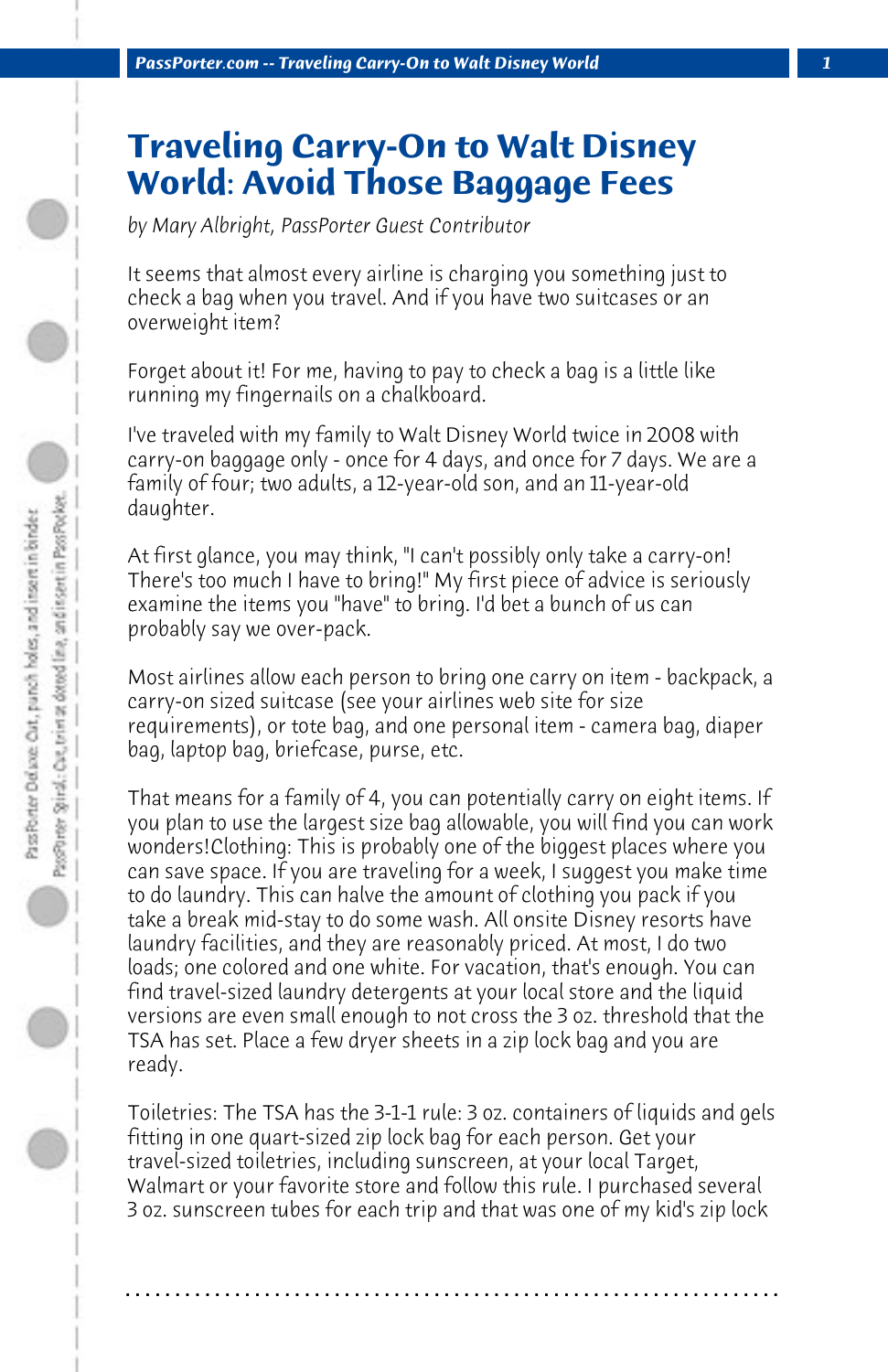bags. Ladies, my first advice is to leave the giant make-up bag at home. Seriously, you are on vacation. And in Florida's heat and humidity, it begins to sweat off anyway. Save yourself some aggravation. Bring a sun blocking moisturizer and call it a day. If you have a special evening planned at Victoria & Albert's or another upscale dining establishment, consider only what you truly need to make yourself presentable. Your goal is to not have one bag full of make-up and hair products.

As far as shampoos, conditioners, and soaps go, the Disney resorts and most hotels in the Orlando area do provide those for you in your room. Use them. We all have our favorite shampoos and such, but you are on vacation. This can be a big space saver if you can use what is provided.

Shoes: Wear the shoes you plan to wear on vacation onto the plane. If you are traveling during a cold part of the year, pack your sandals and wear other comfortable shoes on the plane.

Cold Weather Gear: Layers are good. It's usually not too cold in Florida, but it can be when you go back home. Layer up with a nice hooded sweatshirt or fleece jacket. Something that can keep you warm, yet can breathe in the warm Florida weather.

Other clothing tips: Consider getting what my husband calls "Zip pants." You can find them easily for men and boys and it's a bit of a challenge for women and girls. These are usually cargo type pants where the legs can zip off somewhere above the knees. Great 2-in-1 bottoms that can be used for just about any weather condition. I've found these usually at sporting goods stores like Cabela's or REI.

Snacks and Sundries: For those traveling with an infant or toddler, there are always so many supplies that are needed to care for them. And many of us seem to need snacks or plan breakfasts in the room. However, you too can still travel carry-on. Pack your diaper bag with the supplies you need for your travel day. Diapers, wipes, formula, etc. There are many places in and around Walt Disney World where you can get your supplies at a reasonable cost. If you have a rental car, there are several Super Targets, a Walmart Supercenter and local grocery stores like Publix and Wynn Dixie where you can stock up on what's needed. If you are taking Magical Express or another service, consider GardenGrocer.com or WeGoShop.com. These are delivery services that, for a small fee, can shop for your supplies for you and deliver them to you at your resort or hotel.

What about my souvenirs? Unless you tend to bring home larger items, most of the time, you can wrap and pad your souvenirs in the clothing in your bag and not have it be a significant problem. However, if you find

**. . . . . . . . . . . . . . . . . . . . . . . . . . . . . . . . . . . . . . . . . . . . . . . . . . . . . . . . . . . . . . . . . .**